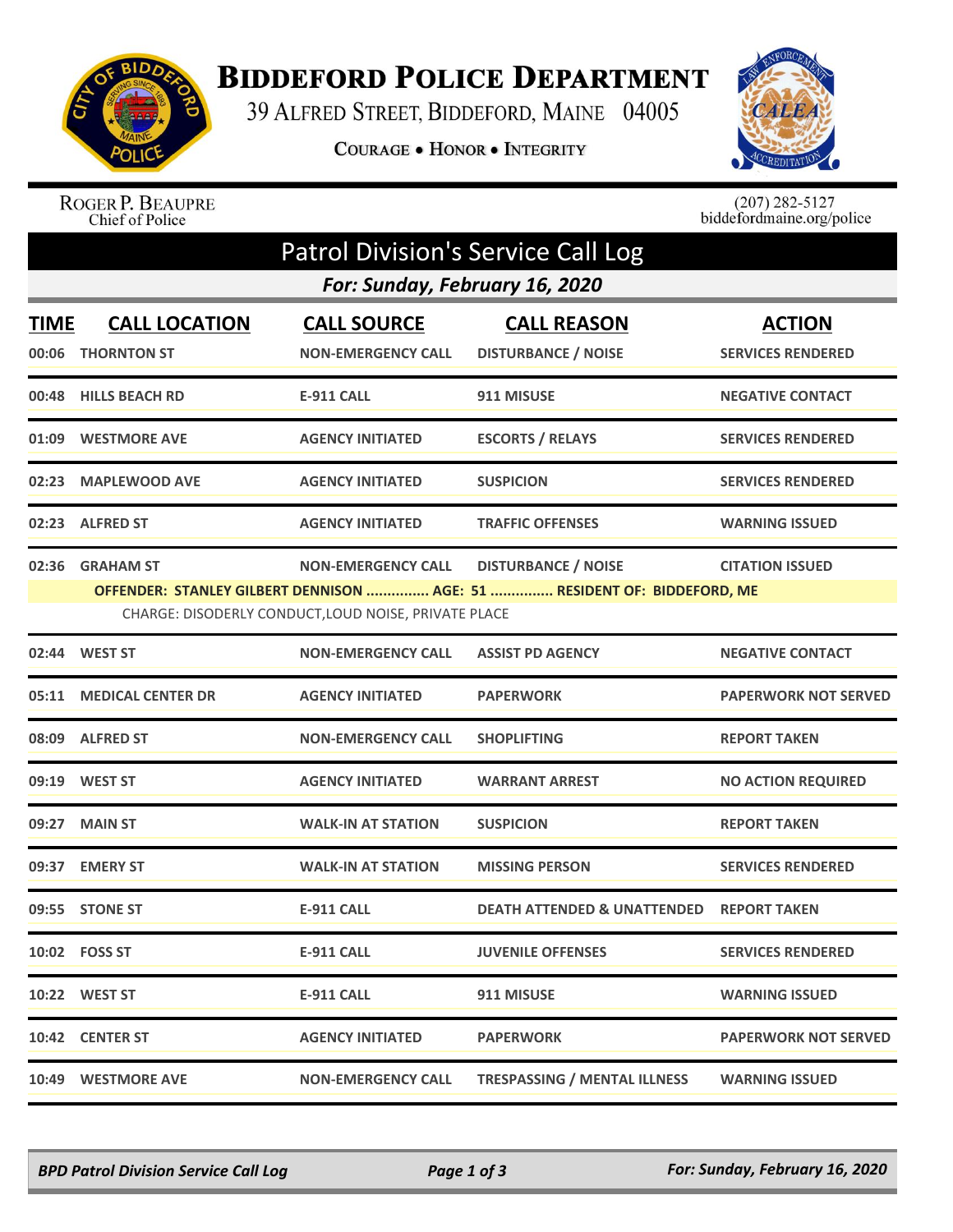| <b>TIME</b> | <b>CALL LOCATION</b>          | <b>CALL SOURCE</b>        | <b>CALL REASON</b>            | <b>ACTION</b>             |
|-------------|-------------------------------|---------------------------|-------------------------------|---------------------------|
|             | 10:55 ALFRED ST               | <b>E-911 CALL</b>         | 911 MISUSE                    | <b>WARNING ISSUED</b>     |
|             | 11:04 MARINER WAY             | <b>NON-EMERGENCY CALL</b> | <b>SUSPICION</b>              | <b>GONE ON ARRIVAL</b>    |
|             | 11:08 ALFRED ST               | <b>WALK-IN AT STATION</b> | <b>PARKING COMPLAINT</b>      | <b>SERVICES RENDERED</b>  |
|             | 11:25 JEFFERSON ST            | <b>NON-EMERGENCY CALL</b> | <b>PARKING COMPLAINT</b>      | <b>NO VIOLATION</b>       |
|             | 11:28 BRIARWOOD DR            | <b>WALK-IN AT STATION</b> | <b>ESCORTS / RELAYS</b>       | <b>SERVICES RENDERED</b>  |
|             | 12:01 ALFRED ST               | <b>NON-EMERGENCY CALL</b> | <b>COURT ORDERED CHECK IN</b> | <b>SERVICES RENDERED</b>  |
|             | 12:49 ELM ST                  | <b>E-911 CALL</b>         | <b>ALL OTHER</b>              | <b>NO ACTION REQUIRED</b> |
|             | 13:52 HILLS BEACH RD          | <b>AGENCY INITIATED</b>   | <b>SHELLFISH VIOLATION</b>    | <b>NO VIOLATION</b>       |
|             | 13:54 HILL ST                 | <b>NON-EMERGENCY CALL</b> | <b>SUSPICION</b>              | <b>SERVICES RENDERED</b>  |
|             | 14:46 MAIN ST                 | <b>NON-EMERGENCY CALL</b> | <b>TRESPASSING</b>            | <b>SERVICES RENDERED</b>  |
|             | 15:50 ALFRED ST               | <b>AGENCY INITIATED</b>   | <b>ALL OTHER</b>              | <b>SERVICES RENDERED</b>  |
|             | 15:52 SOUTH ST                | <b>AGENCY INITIATED</b>   | <b>PAPERWORK</b>              | <b>PAPERWORK SERVED</b>   |
|             | 16:15 MOUNTAIN RD + AUTUMN LN | <b>E-911 CALL</b>         | <b>CHECK WELFARE</b>          | <b>SERVICES RENDERED</b>  |
|             | 16:26 ELM ST                  | <b>AGENCY INITIATED</b>   | <b>DISABLED VEHICLE</b>       | <b>SERVICES RENDERED</b>  |
|             | 16:43 PEARL ST                | <b>E-911 CALL</b>         | 911 MISUSE                    | <b>NO ACTION REQUIRED</b> |
|             | 16:55 WEST ST                 | <b>AGENCY INITIATED</b>   | <b>WARRANT ARREST</b>         | <b>NEGATIVE CONTACT</b>   |
|             | 17:02 COLUMBUS WAY            | E-911 CALL                | 911 MISUSE                    | <b>NEGATIVE CONTACT</b>   |
|             | 17:24 EASTVIEW CT             | <b>NON-EMERGENCY CALL</b> | <b>PAPERWORK</b>              | <b>NEGATIVE CONTACT</b>   |
|             | 17:53 WESTMORE AVE            | <b>NON-EMERGENCY CALL</b> | <b>MENTAL ILLNESS CASES</b>   | <b>SERVICES RENDERED</b>  |
|             | 17:57 ELM ST + THORNTON ST    | <b>AGENCY INITIATED</b>   | <b>TRAFFIC OFFENSES</b>       | <b>WARNING ISSUED</b>     |
|             | 18:19 MAY ST + AMHERST ST     | <b>AGENCY INITIATED</b>   | <b>TRAFFIC OFFENSES</b>       | <b>WARNING ISSUED</b>     |
|             | 18:48 PEARL ST                | E-911 CALL                | 911 MISUSE                    | <b>NO ACTION REQUIRED</b> |
|             | 18:54 MAIN ST                 | E-911 CALL                | <b>DISTURBANCE / NOISE</b>    | <b>SERVICES RENDERED</b>  |
|             | 19:08 WEST ST                 | <b>AGENCY INITIATED</b>   | <b>TRAFFIC OFFENSES</b>       | <b>WARNING ISSUED</b>     |
|             | <b>19:25 MAIN ST</b>          | <b>AGENCY INITIATED</b>   | <b>TRAFFIC OFFENSES</b>       | <b>WARNING ISSUED</b>     |

*BPD Patrol Division Service Call Log Page 2 of 3 For: Sunday, February 16, 2020*